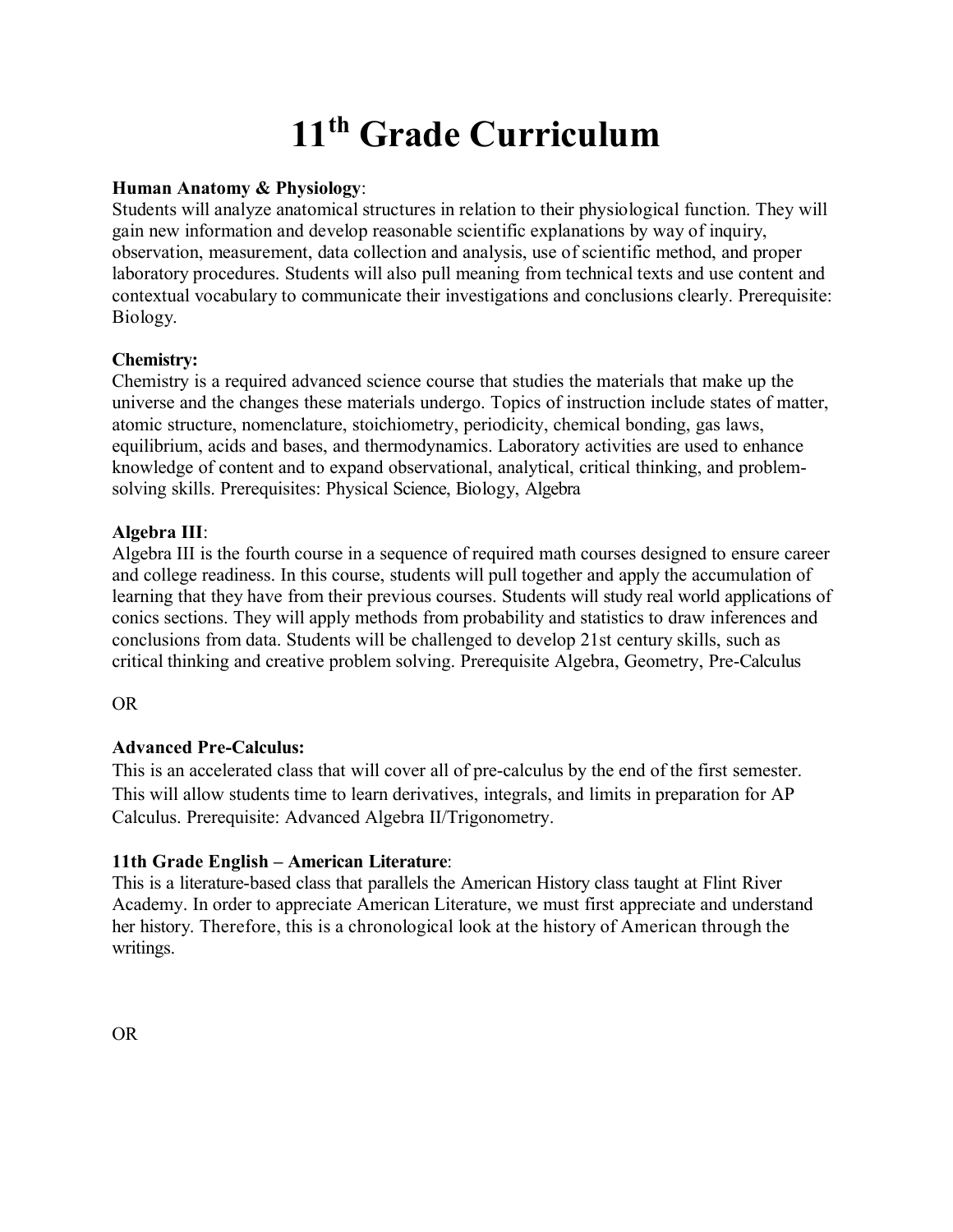#### **11th Grade AP Literature**:

Our AP English Literature and Composition course for juniors requires that students read and critically analyze great works of literature from various genres. Students deepen their understanding of the ways writers use language to provide both meaning and pleasure for their readers. Students will study a work's structure, style and themes, as well as the use of figurative language, imagery, symbolism and tone. The volume of work required for this class is far more demanding than the standard 11th grade class. Students are required to take the AP exam in early May. This three hour exam is administered on our campus. Acceptance into this class is based on the grade from the 10th grade Advanced English class, PSAT scores, and teacher recommendation.

#### OR

#### **English Composition I & II (Dual Enrollment)**

This is an online college level course that will serve for both a high school English credit and a college English credit. Students will demonstrate the ability to recognize and identify appropriate topics for presentation in writing. Students will also synthesize and logically arrange written presentations. Prerequisite: 3.0 Core GPA and attain a score of at least 970 on the critical reading and math portions of the SAT for the University of West GA. Minimum SAT scores of 450 on the critical reading and 440 for math are required for West GA Technical College.

#### **US History**:

This is a survey class that looks into specific events in U.S. History that have the largest impacts on the way our country is today. The course also focuses on why the student needs this understanding of history. By the end of the course, students should have a working knowledge of their individual civic responsibilities using these events as their foundation.

#### **Spanish II:**

Spanish II is the second in a series of courses that satisfy the foreign language requirement for entrance to a university. A passing grade in Spanish I is a prerequisite for Spanish II. This course is taught in compliance with the Georgia Department of Education Performance Standards.

#### **\*\*Advanced Art**:

This class is a continuation of general art with more concentration on acrylic and water color painting and painting with pastels. Students will work at an advanced level of drawing and painting.

#### **\*\*Choraliers**:

This choir represents the top vocalists at FRA. This course will focus on sight-reading, the St Olaf style of choral tone production, melodic intonation vs. harmonic intonation, and advanced vocal techniques as demonstrated in traditional genres seen throughout t western European history. Students will also learn harmonic theory, Latin musical terms, and world music history. Performing is required. Performances may include: nursing homes, a Christmas concert, church visits, literary competition, and a spring concert. Prerequisite—prior vocal experience.